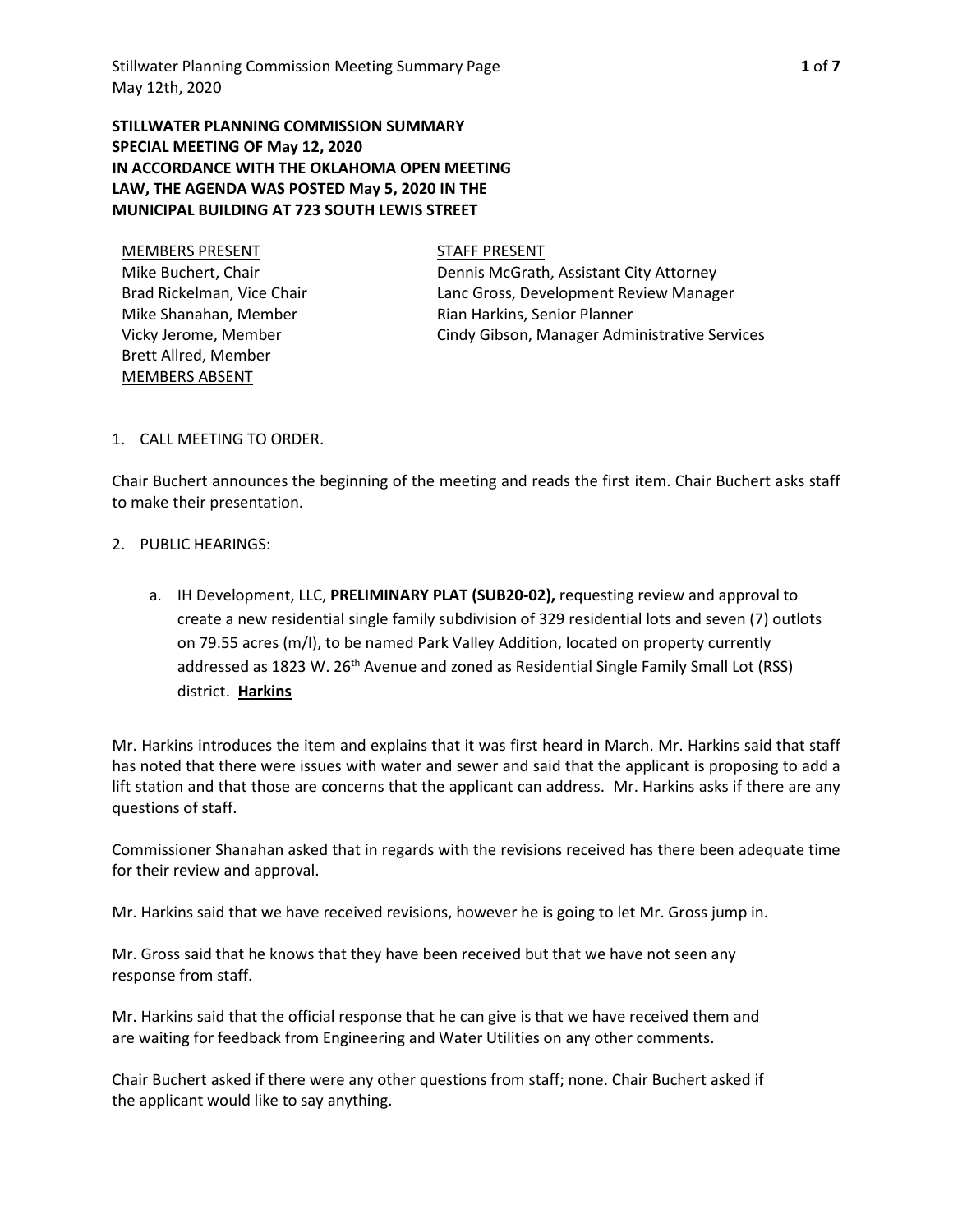Zach Roach, 1320 N Porter Norman OK said that the preliminary plat that they are presenting before them today is an accumulation of their work over the last year. As they were doing the design there and layout one of the things that they have in the southeast south side of this plat is a large green space that they are going to be able to incorporate into the amenities. When they look at a development they don't just look at the homes, they look at a lifestyle. This one is no different from some of the other plats they have done in town. On the south side of this there are two detention ponds that will both be stocked fishing ponds with a catch and release program. They have someone that will be managing the biodiversity and keep the ponds clean. They plan on incorporating walking trails, splash pads, large park, a playground, and a pavilion. There is a water line easement that runs through the center part of this is a water line easement. They will be looking at making that a green walking path so that people will have a direct walking connection to the amenities.

Chair Buchert asked if anyone on Planning Commission had any questions.

Chris Anderson, SMC Consulting Engineers said that he wanted to address some of the engineering issues, he has a letter from City Staff. There was a letter sent out about a month ago with issues that needed to be addressed and that going back through the second letter it looks like almost everything has been addressed. There are still some issues with the sewer and water that they think they have worked out. They are connecting to a water pressure zone that is to the west of this site that gets the pressures up to where they need. For the sanitary sewer they are connecting to an existing line to the north and that there is just one portion of the line that was laid in too flat and that they are going to relay that portion of line to get the slope that is to capacity. They did turn in the revised drainage report and he doesn't have any negative comments on that and he believes they have addressed all the concerns.

Chair Buchert asks if there are any questions of the engineer on the project.

Commissioner Shanahan said that he knows that in the past there has been some water pressure issues in the southwest quadrant of the city. As he understands it is one of their solutions to add one lift station.

Mr. Anderson said that the lift station is for the sanitary sewer not the water. The water is being taken care of because there are two zones and they are sitting in the lower zone and that is why they have issues, they are connecting to the higher pressure zone and tying into that pressure zone which will allow to get the pressures up to where they need.

Commissioner Shanahan said asked that in their estimation one lift station will be adequate for a development of this size.

Mr. Anderson said that yes and they are actually partnering up with a preliminary plat that they approved last month Frye Farms directly adjacent to the south because they needed a sewer solution as well. So they are doing a lift station that will be adequate to serve their side and this side.

Vice Chair Rickelman asked if there was anything contingent on the Frye Farm project that is south of them or is it wholly encapsulated within itself.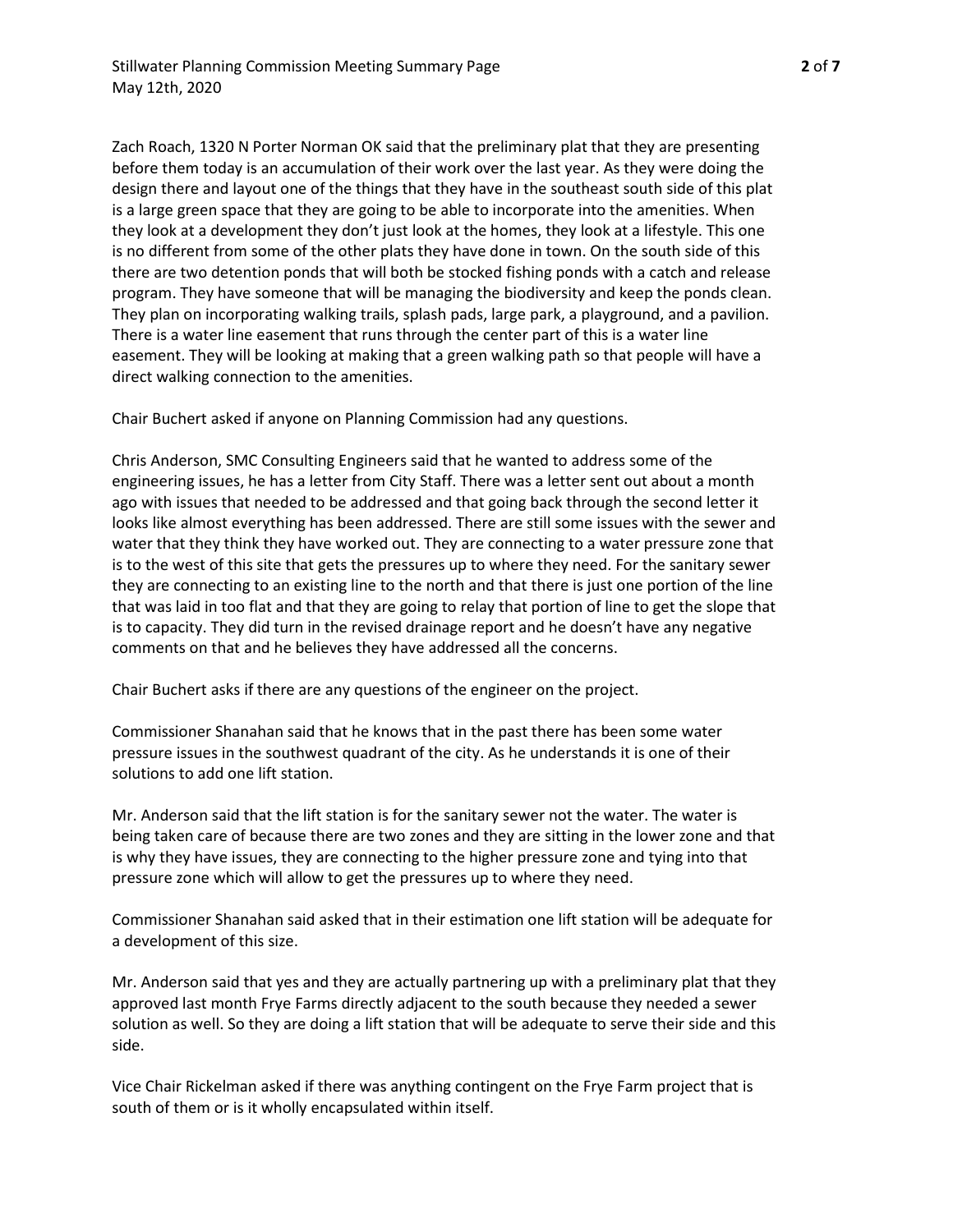Mr. Anderson said that if anything their project is dependent on them because the lift station side is on their project. No there is nothing in their project that they are dependent on.

Chair Buchert asked if there were any other questions of the engineer; none. Chair Buchert opened the public hearing and asked Mrs. Gibson if there was anyone that was signed up to speak.

Mrs. Gibson said that yes Mr. Jimmy Hill would like to speak.

Chair Buchert said that he is welcome to speak if he will just introduce himself.

Jimmy Hill, 2700 S Western said that they own 15 acres of land at 2700 S Western. They know this preliminary plat proposes many rows of minimal size lots approximately 329. He does have two specific requests he would like to make. As platted the proposed addition would include about 18-20 lots which back up to Western across from their property. Unless screened their view will consist of that many back yards. Also residents of those lots would be exposed to the traffic on Western which is surely to increase. If there is not required screening then there will be a variety of colors and some unfenced leaving a negative view of the development. They would request that any approval of this plat be conditioned on the installation and maintenance of an opaque visual barrier at least 6ft in height and should be required before the first certificate of occupancy. They would also like to have a sewer easement platted that would allow them to preserve the possibility of a future sewer connection for their property.

Chair Bucher asked if there were any questions of Mr. Hill; none. Chair Buchert asked if there was anyone else to speak; Mrs. Gibson said no.

Chair Buchert closed the public hearing. Chair Buchert asked if the developer would like to add any comments specifically about the fence and sanitary sewer.

Mr. Roach said that he can end some of those concerns that they every development that they do has a home owners association. Written into the covenants and guidelines will be written in the fence standards and that fence will be installed and maintained by the HOA. Another thing that they like to do is a green wall, they will have trees and shrubs and greenery. Fences age but as they plant vegetation that is provided with an irrigation system it will only get bigger and stronger.

Chair Buchert asked what material they would use for the fence.

Mr. Roach said that they would put in a six-foot dog eared privacy fence.

Chair Buchert clarified a wood privacy fence.

Mr. Roach said yes and that the question about the sewer easement he sure that they can plat an easement over to the corner of the property over to the right of way and he doesn't think that would be an issue.

Chair Buchert asked if he was in agreement that is they add that on there that that easement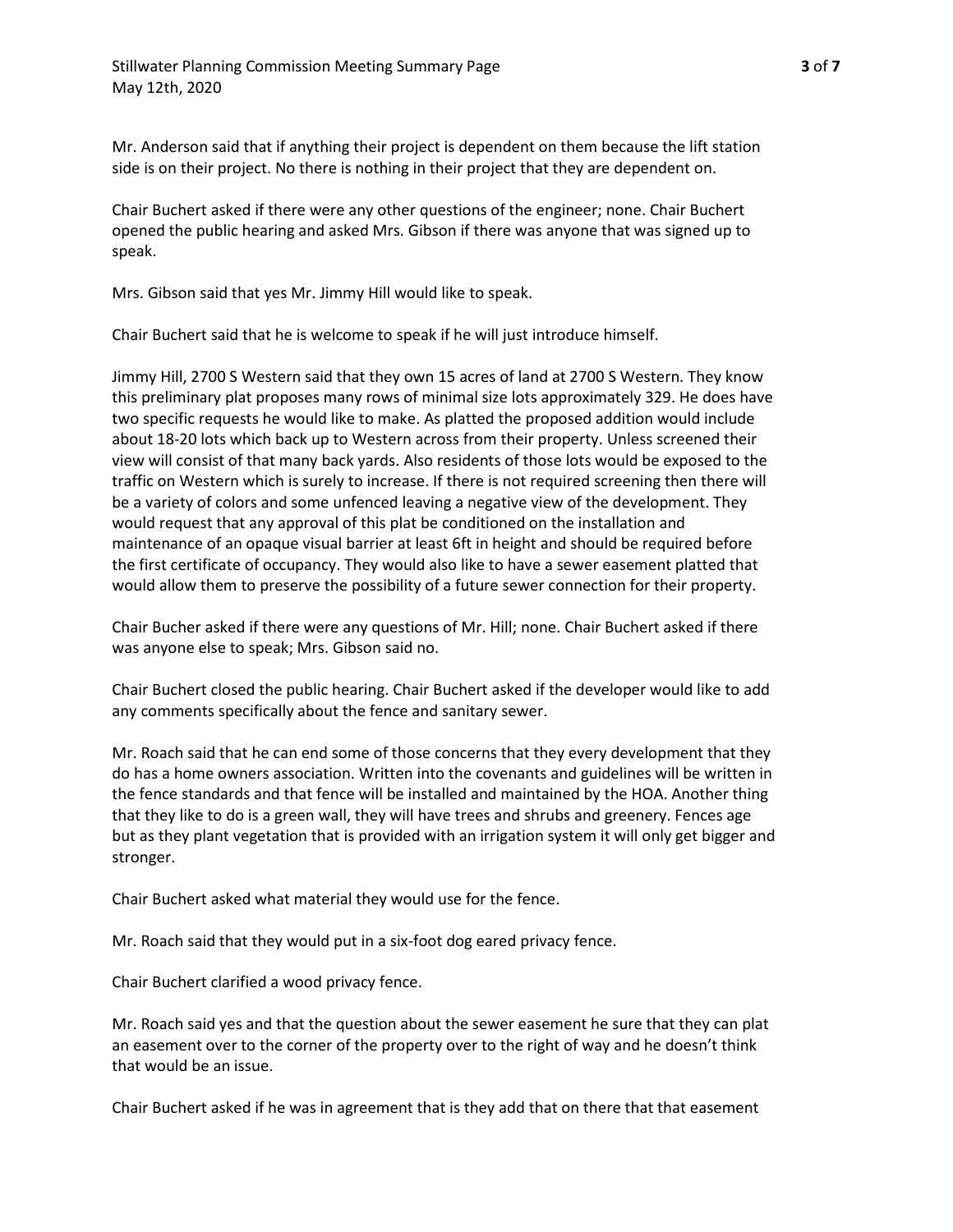Stillwater Planning Commission Meeting Summary Page **4** of **7** May 12th, 2020

needs to be plated in the final plat that he would agree with that.

Mr. Roach said that yes they would just incorporate that into that.

Chair Buchert asked if the Planning Commission had any other questions of the applicant; none respond.

Chair Buchert asked staff to go over the recommendations.

Mr. Harkins stated the following findings**:**

- *1.* The proposed layout of the preliminary plat potentially meets subdivision and zoning requirements.
- *2.* Subdivisions containing more than 30 lots are required by code to provide two points of access to the development.
- *3.* The C3 Plan recommends low-density residential uses at this location. The current land use in this area is residential and agriculture.
- *4.* The proposed density is in alignment with the RSS zoning requirements.

Mr. Harkins stated the following alternatives**:**

- *1.* Accept findings and approve the proposed preliminary plat as presented.
- *2.* Reject findings and deny the proposed preliminary plat as presented.
- *3.* Find that additional information or discussion is needed prior to making a decision and table the request to a certain date noting that action must be taken within 60 days of the public hearing.

Chair Buchert asked if they could add assuming that the developer would agree to this that there will be a fence along Western Avenue and there will be a sanitary sewer easement in the project.

Mr. Harkins said that they can make that a condition of approval to include that easement, yes.

Chair Buchert asked in terms of the fence is there anything they can do to include that in their motion or is it already included in the plat or is it not appropriate to include that.

Mr. Harkins said that they have not included that in the preliminary plat that they have shared with us. What they have shared with you tonight is that that is something they would do through covenants as just a matter of procedure of what they do in their practices. There is nothing in the development code that would require them to do that type of screening along the perimeter lots of this subdivision. You can make the ask but there is no requirement of them to do that.

Chair Buchert asked if there were any questions of staff from the Planning Commission; none. Chair Buchert asked if there was any discussion.

Vice-Chair Rickelman said that he remembers when they talked about this in March there was a lot of people that had concerns about traffic and has there been any progress from the city side on that.

Mr. Harkins said that yes he is correct that was one of the issues that was raised particularly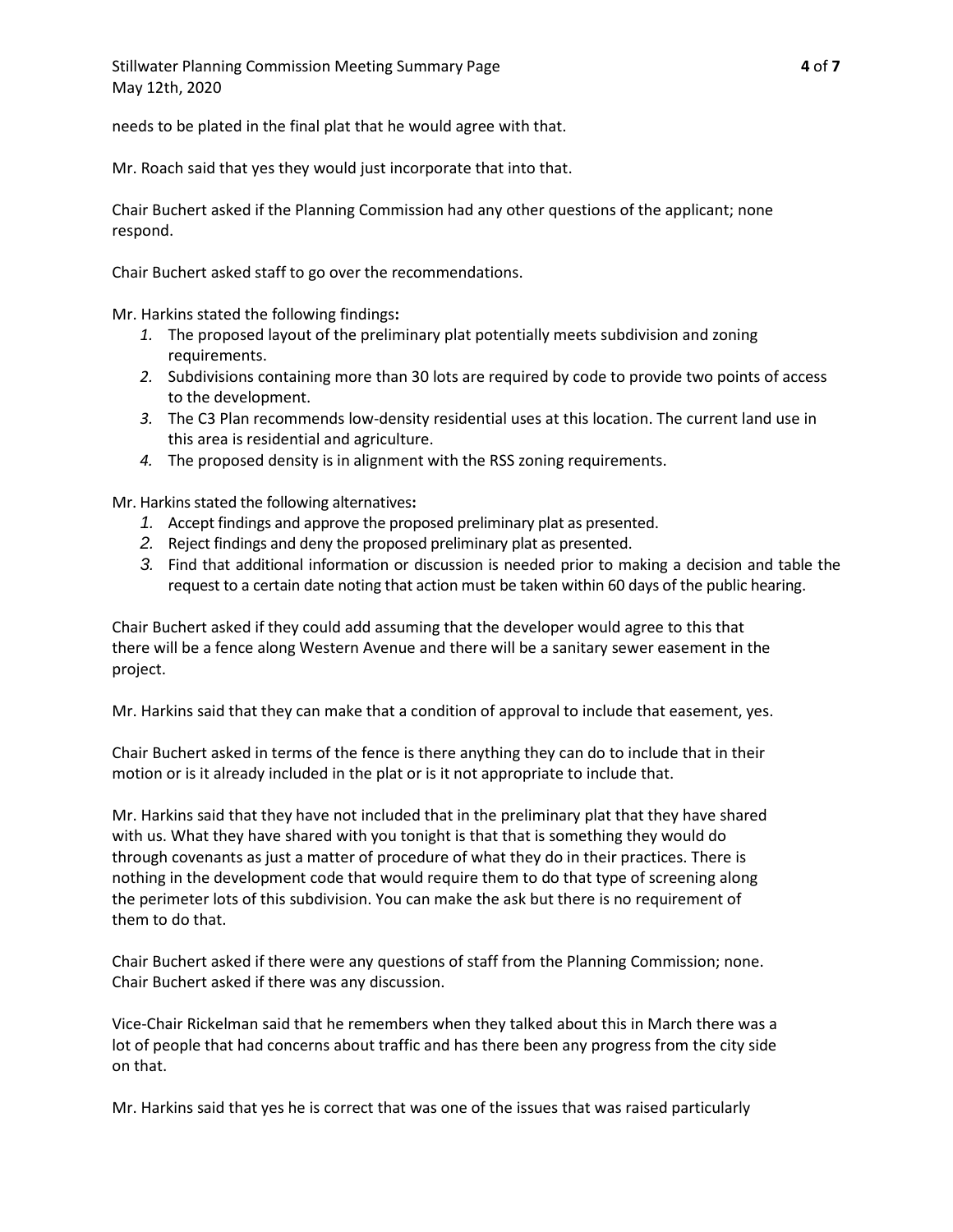Stillwater Planning Commission Meeting Summary Page **5** of **7** May 12th, 2020

from those that lived along  $26<sup>th</sup>$ . The issue in terms of how that is resolved would be having to require dedication of additional right of way or purchase of right of way. Right now the development code does not require them to do an additional dedication of right of way. Staff has been working behind the scenes on a potential date for the land development code and have included that as a requirement for issues like this. There is nothing requiring them to do that so there really no resolution that would require them that are currently sitting at two lane rural standards.

Commissioner Shanahan asked if staff has done any consideration or long range planning on how the street infrastructure will be impacted by this development and the development just to the south of it.

Mr. Harkins said that they have not done a traffic impact study but have suggested to the applicant that they sit down with the development to the south and do one large traffic impact study before they submit the final plat for the subdivision and they can start to look for potential solutions that way. Unfortunately right now there isn't a lot at their disposal that they can do more than that.

Commissioner Shanahan said that given that whatever amount of traffic is generated by this development and the other development the City will have to assume the cost of expanding or improving the street infrastructure there to accommodate the traffic.

Mr. Harkins said that is correct that will be a cost born citywide both for  $26<sup>th</sup>$  and for Western.

Commissioner Shanahan said that he also had questions regarding the sanitary sewer, the water pressure, water service, and the drainage. Chis Anderson said that City staff has review the plans and given him favorable feedback.

Mr. Anderson said that is correct.

Commissioner Shanahan said that they have no verification of that in front of the Planning Commission.

Mr. Harkins said that no they do not have that information included in the packet, that that letter would have been a letter staff comment letter sent to the engineer and developer based on the last submittal of revisions that they made to the plat and subsequent material.

Chair Buchert said as he understands the requirements of the City of Stillwater before the final plat is approved the applicant would have to address all those issues and then get a letter and have all that information, but it is not required at this stage. As he hears from the engineer is sounds like they have addressed all those, but it shouldn't hold up the preliminary plat but they need address that and have review and confirmation from the city engineer when the final plat comes back.

Mr. Anderson said that yes absolutely they will have to turn in actual construction plans with the final plat and the city will review it at that time and will not let it go forward if they are not happy with the solution.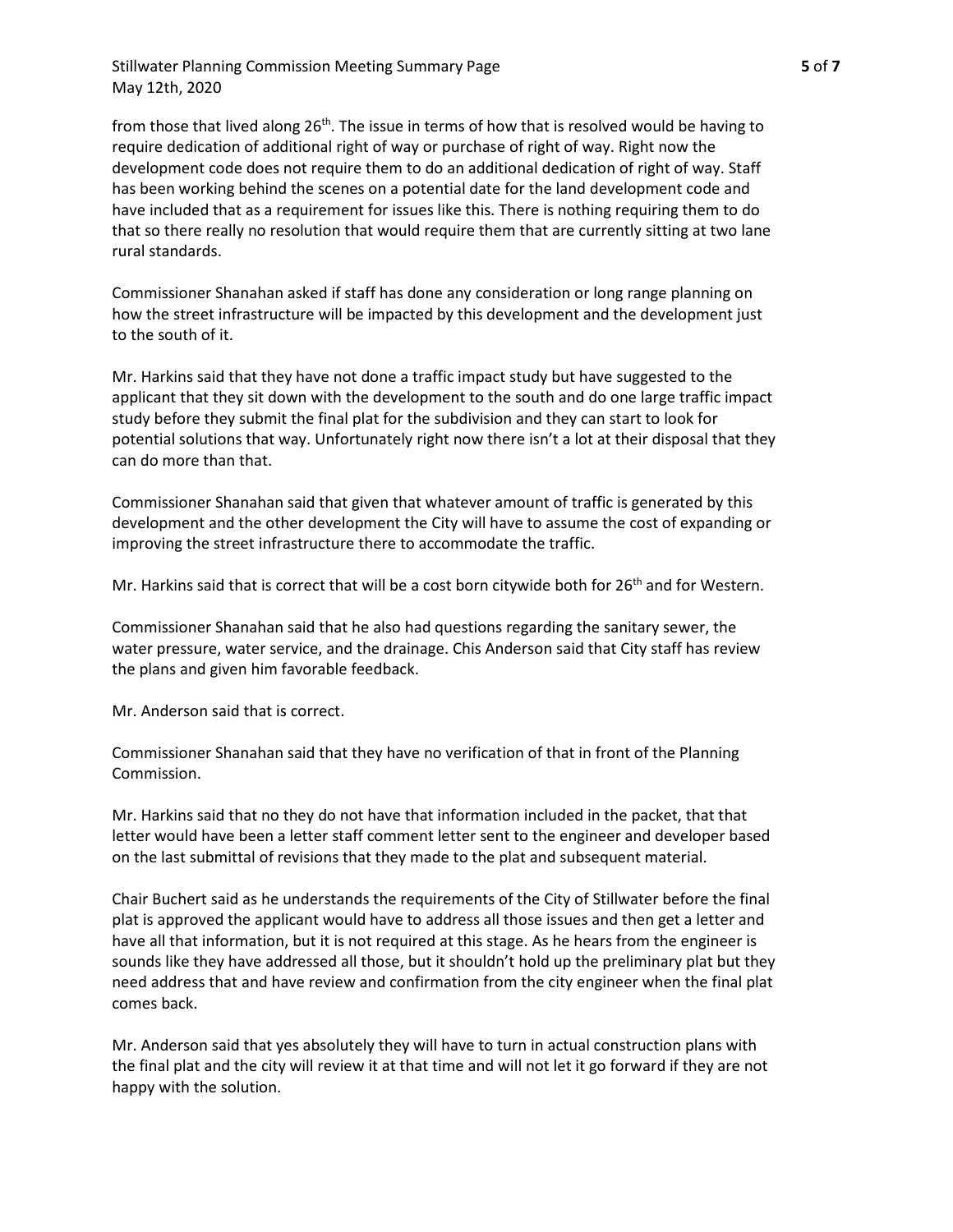Stillwater Planning Commission Meeting Summary Page **6** of **7** May 12th, 2020

Chair Buchert asked in all three areas sanitary sewer, water, and storm water area.

Mr. Anderson said that is correct.

Mr. Harkins said as a point of information once a preliminary plat is given approval an applicant would submit improvement plans, as well as any other changes that need to be made from the preliminary plat process. Staff would review those they would go through revisions if need be. Once those are completed then they would submit the final plat knowing that it would match up to what they walk through with the improvement process. Council and the Planning Commission would see the final plat. When council has the final plat they are basically accepting the improvements at that time.

Mr. Anderson said that another thing is that they're not putting in 300 lots at once the first plat would be about 30 or 60 lots.

Mr. Roach said yes 60 on the first one.

Chair Buchert said but at the same time they will be designing the water, sewer, storm water for the entire development to be implemented before they develop any lots.

Mr. Anderson said yes the lift station, the correction to the existing sewer to the north, and the connection to the higher water pressure zone will all happen with the first phase of 30-60 lots.

Chair Buchert asked as well as the storm water detention facility.

Mr. Anderson said that is correct.

Chair Buchert asked if there were any questions or comments; none. Chair Buchert asked for discussion or a motion.

Vice-chair Rickelman said that he is satisfied.

**Vice-Chair Rickelman moved to approve the preliminary plat as presented conditional on the sewer easement per Mr. Hill, Commissioner Jerome seconded.**

| <b>Roll call:</b> | Buchert | <b>Rickelman</b> | Shanahan | Jerome | <b>Allred</b> |
|-------------------|---------|------------------|----------|--------|---------------|
|                   | Yes     | <b>Yes</b>       | Yes      | Yes    | Yes           |

*Time: 43 minutes*

3. MISCELLANEOUS ITEMS FROM STAFF, PLANNING COMMISSIONERS, OR CITY ATTORNEY: